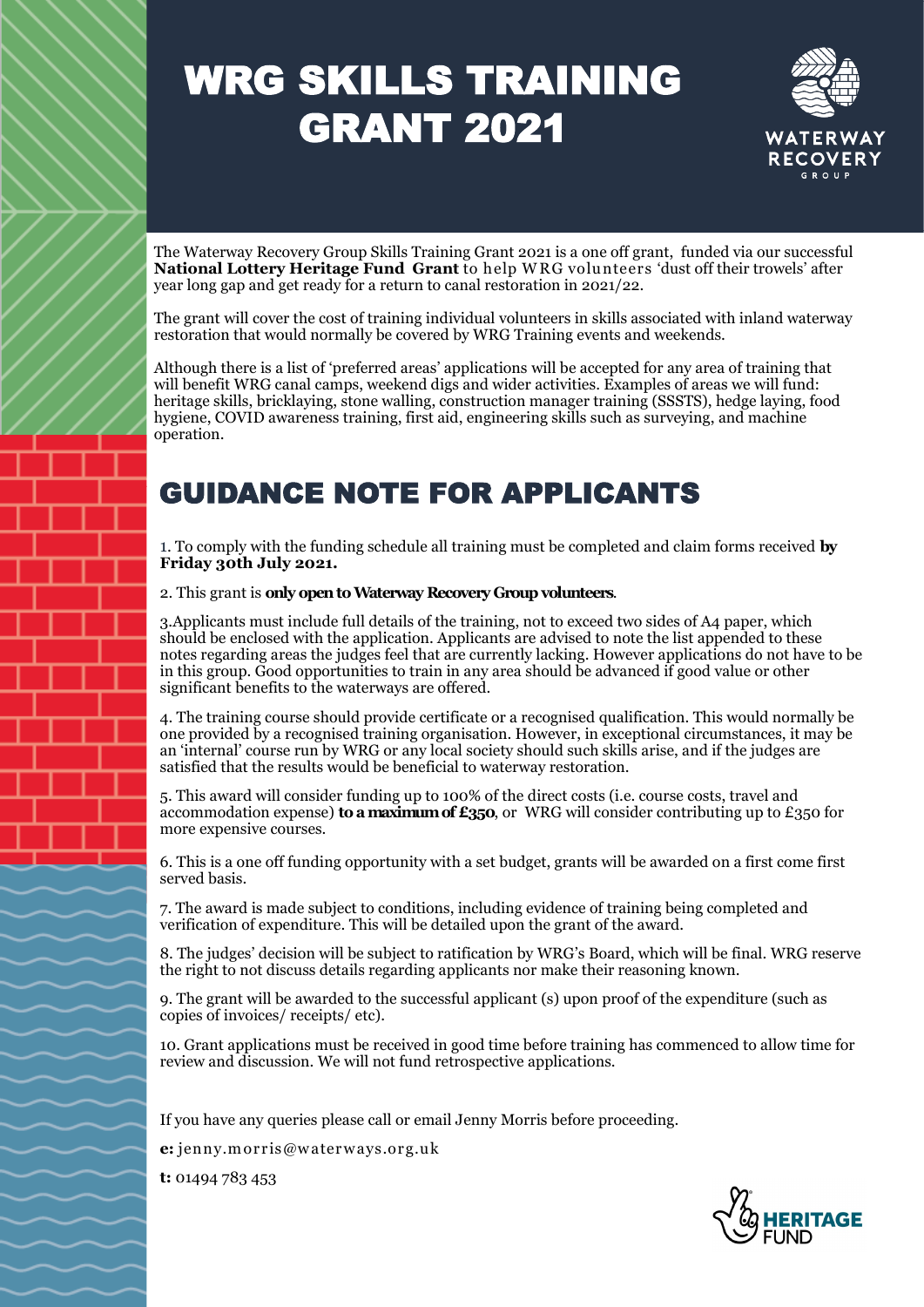# TRAINING AWARD APPLICATION FORM



This form should be completed with reference to the accompanying guidance notes Note that these questions are only to gain a common baseline for comparisons. Each case will be assessed on its individual merits and any additional supporting evidence that is supplied will be taken into account.

#### Before starting make sure you have:

1. Included full details of training.

2. Included details of expenditure/invoices if training has already been booked.

#### Application Details

| Name:             |  |  |
|-------------------|--|--|
| Address:          |  |  |
| <b>Telephone:</b> |  |  |

### Training Details

| <b>Training Provider:</b> |  |
|---------------------------|--|
|                           |  |

**Dates of training (if known):**

**Resulting Qualification**:

**Description of training** (Continue on additional paper if required)